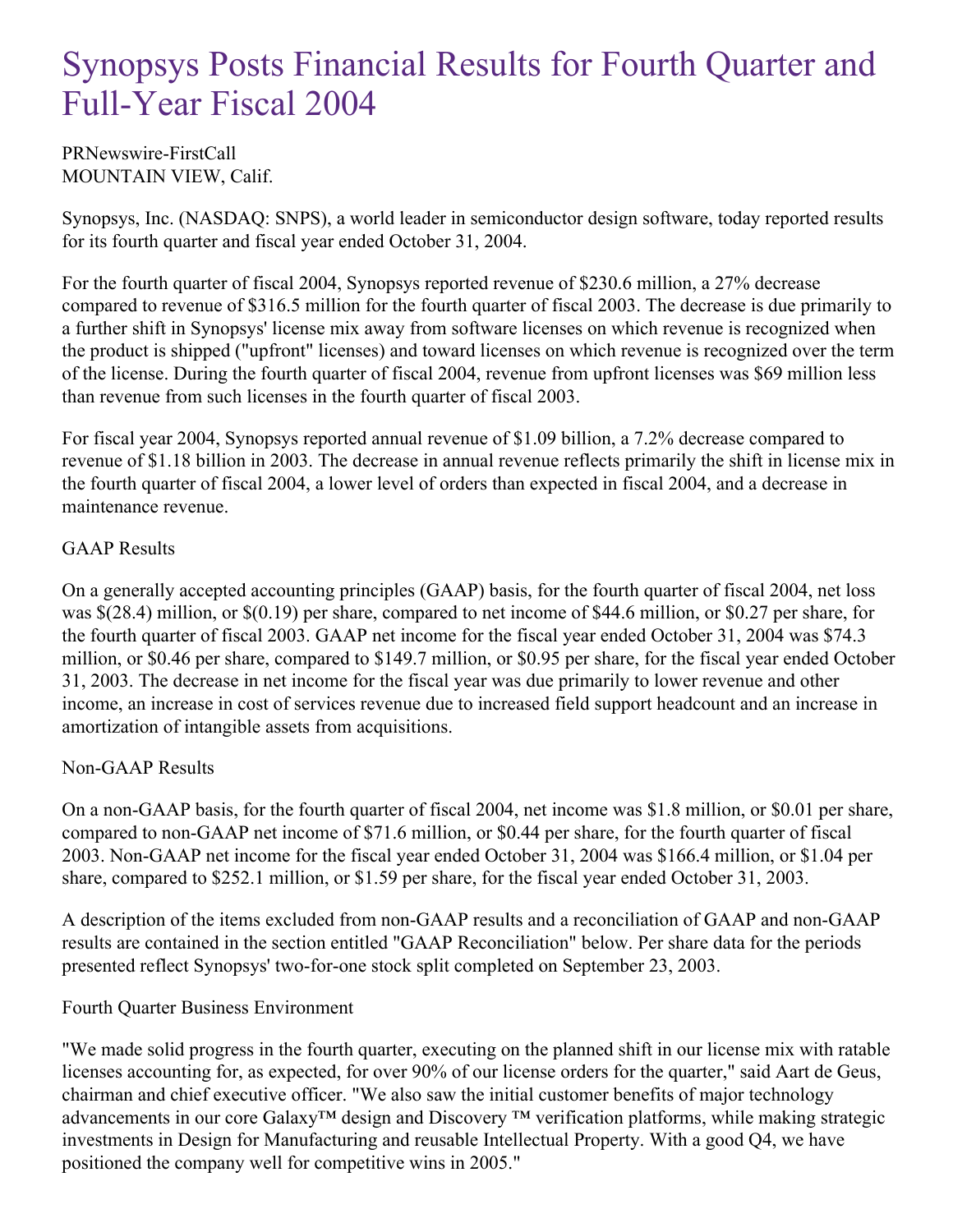### Fiscal 2005 Financial Targets

Synopsys also announced its operating model targets for the first quarter and fiscal year 2005. These targets are forward-looking information and are based on current expectations. For a discussion of factors that could cause actual results to differ materially from these targets, see "Forward-Looking Statements" below.

```
First Quarter of Fiscal 2005 Targets
 * Revenue: $233 million - $243 million
 * Non-GAAP expenses: $223 million - $233 million
      GAAP expenses: $264.5 million - $277 million
 * Other income and expense: $(1.5) million - $1.5 million
 * Fully diluted outstanding shares: 144 million - 152 million
     Tax rate applied in net income calculations: 31%
 * Non-GAAP earnings: $0.03 - $0.07 per share
 * GAAP earnings: $(0.17) - $(0.12) per share<br>* Revenue from backlog: over 90% of revenue
     Revenue from backlog: over 90% of revenue
Fiscal Year 2005 Targets
 * Revenue: $930 million - $980 million
     Fully diluted outstanding shares: 144 million - 152 million
 * Tax rate applied in net income calculations: 31%<br>* Non-GAAP earnings: $0.22 - $0.32 per share
 * Non-GAAP earnings: $0.22 - $0.32 per share
      GAAP earnings: $0.00 - $0.11 per share
```
These targets supersede all fiscal 2005 financial targets previously given by Synopsys.

## GAAP Reconciliation

Non-GAAP net income consists of GAAP net income excluding, to the extent incurred in a particular quarter or fiscal year, amortization of intangible assets and deferred stock compensation, in-process research and development charges, integration and other acquisition-related expenses and facilities and workforce realignment charges. Intangible assets consist primarily of purchased technology, contract rights intangible, customer-installed base/relationships, trademarks and tradenames, covenants not to compete, customer backlog and other intangibles. Non-GAAP net income is reduced by the amount of additional taxes that Synopsys would accrue if it used non-GAAP results instead of GAAP results to calculate Synopsys' tax liability.

Synopsys' management evaluates and makes operating decisions primarily based on the bookings and revenues of its core software and services business operations and the direct, ongoing and recurring costs of those operations such as cost of revenues and research and development, sales and marketing and general and administrative expenses. Management does not believe amortization of intangible assets and deferred stock compensation, in-process research and development charges, integration and other acquisition-related expenses and facilities and workforce realignment charges are ordinary, ongoing and recurring operating charges for Synopsys' core software and services business operations. Therefore, management calculates the non-GAAP financial measures used in this earnings release excluding these charges and uses these non-GAAP financial measures to enable it to analyze further and more consistently the period-to-period financial performance of its core business operations. Management believes that, although it is important for investors to understand GAAP measures, providing investors with these non-GAAP measures gives them additional important information to enable them to assess, in a way management assesses, Synopsys' current and future continuing operations.

Reconciliation of Fourth Quarter and Full-Fiscal Year End Results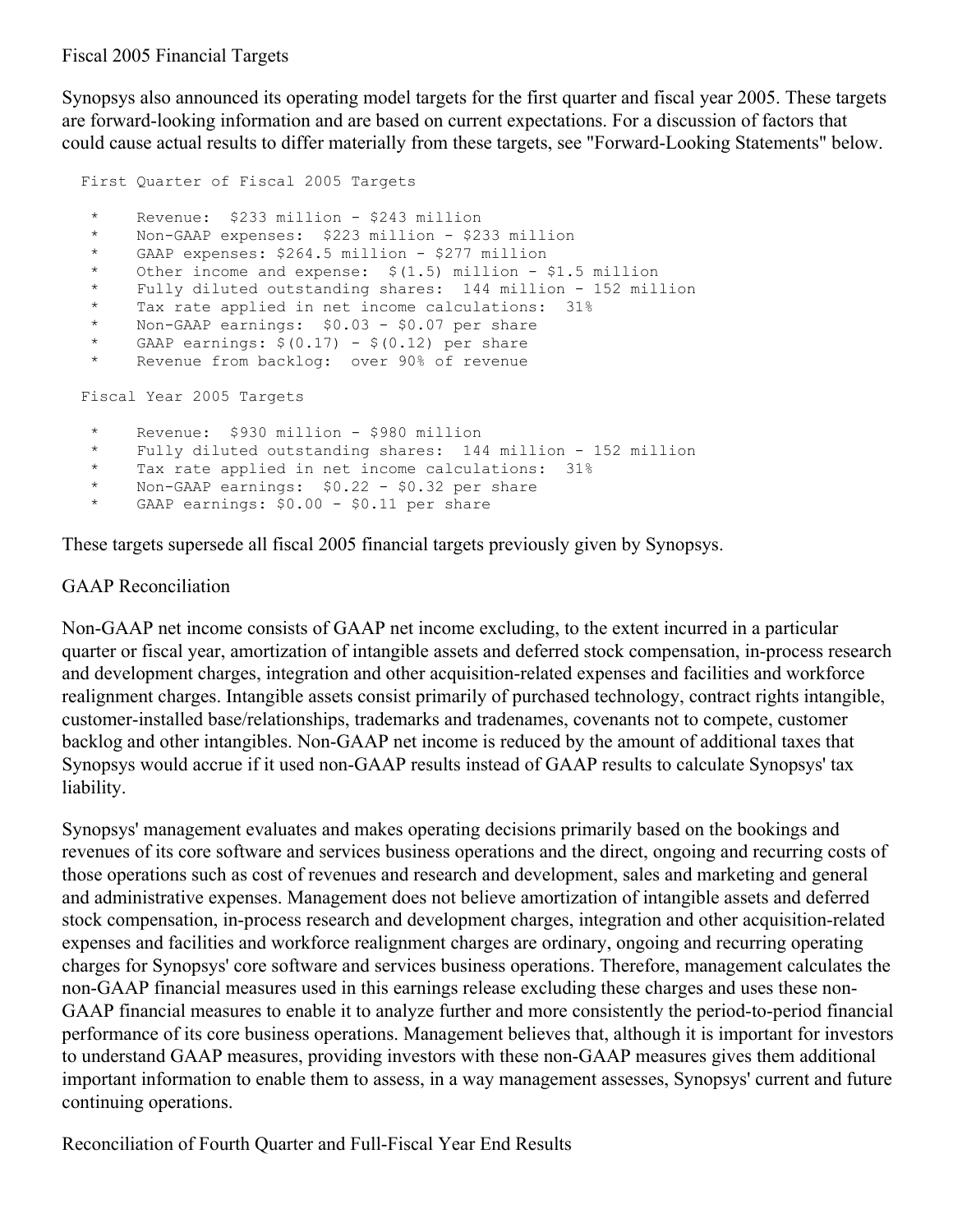The following tables reconcile the specific items excluded from GAAP in the calculation of non-GAAP results for the periods indicated below:

| Income Statement Reconciliation<br>(in thousands)                                                          | October 31,<br>2004 | 2003                                | Three Months Ended Twelve Months Ended<br>October 31,<br>2004                  | 2003                       |
|------------------------------------------------------------------------------------------------------------|---------------------|-------------------------------------|--------------------------------------------------------------------------------|----------------------------|
| GAAP net income (loss)<br>Amortization of intangible assets                                                |                     |                                     | $$(28, 382)$ $$44, 575$ $$74, 337$                                             | \$149,724                  |
| and deferred stock compensation<br>Merger termination fee                                                  | $--$                | 34,536 32,836<br>$--$               | 137,463<br>10,000                                                              | 128,174                    |
| In-process research and development<br>Realignment charges, net of those<br>settled at a lower cost than   | 1,638               | $-\,-$                              | 1,638                                                                          | 19,850                     |
| estimated<br>Collection of acquired accounts<br>receivable originally assumed                              | (3)                 | 14,856                              | 510                                                                            | 14,856                     |
| uncollectible<br>Pre-merger liabilities resolved at                                                        | $- -$               |                                     |                                                                                | (3,000)                    |
| a lower cost than estimated<br>Tax effect                                                                  |                     | $--$ (4,714)                        | $(5, 992)$ $(15, 956)$ $(57, 517)$ $(52, 135)$                                 | $--$ (5,330)               |
| Non-GAAP net income                                                                                        | \$1,797             |                                     | \$71,597 \$166,431 \$252,139                                                   |                            |
| Income Statement Reconciliation Per Share<br>(in thousands, except per share data)                         | 2004                |                                     | Three Months Ended Twelve Months Ended<br>October 31, October 31,<br>2003 2004 | 2003                       |
| GAAP earnings (loss) per share<br>Amortization of intangible assets                                        |                     | $$ (0.19) \qquad $0.27$$            | \$0.46                                                                         | \$0.95                     |
| and deferred stock compensation<br>Merger termination fee                                                  | 0.23                | 0.20<br>$--$                        | 0.86<br>0.06<br>$- -$                                                          | 0.81<br>$- -$              |
| In-process research and development<br>Realignment charges, net of those                                   | 0.01                |                                     | 0.01<br>$\qquad \qquad -$                                                      | 0.13                       |
| settled at a lower cost than estimated<br>Collection of acquired accounts<br>receivable originally assumed |                     | 0.09<br>$- -$                       | 0.01                                                                           | 0.09                       |
| uncollectible<br>Pre-merger liabilities resolved at a                                                      |                     |                                     |                                                                                | (0.02)                     |
| lower cost than estimated<br>Tax effect<br>Non-GAAP earnings per share                                     | (0.04)<br>\$0.01    | (0.03)<br>$- -$<br>(0.09)<br>\$0.44 | $---$<br>(0.36)<br>\$1.04                                                      | (0.03)<br>(0.34)<br>\$1.59 |
| Shares used in calculation                                                                                 |                     |                                     | 151,727 164,381 159,991 158,326                                                |                            |

Reconciliation of Estimated Target Operating Results

The following tables reconcile the specific items excluded from GAAP in the calculation of non-GAAP target operating results for the periods indicated below:

Non-GAAP Target Expenses Reconciliation

|                                             | Range for Three Months  |           |
|---------------------------------------------|-------------------------|-----------|
| (in thousands)                              | Ending January 31, 2005 |           |
|                                             | Low                     | High      |
| GAAP target expenses                        | \$264,500               | \$277,000 |
| Estimated impact of in-process research and |                         |           |
| development charge                          | (6, 500)                | (7, 500)  |
| Estimated impact of amortization of         |                         |           |
| intangible assets and deferred stock        |                         |           |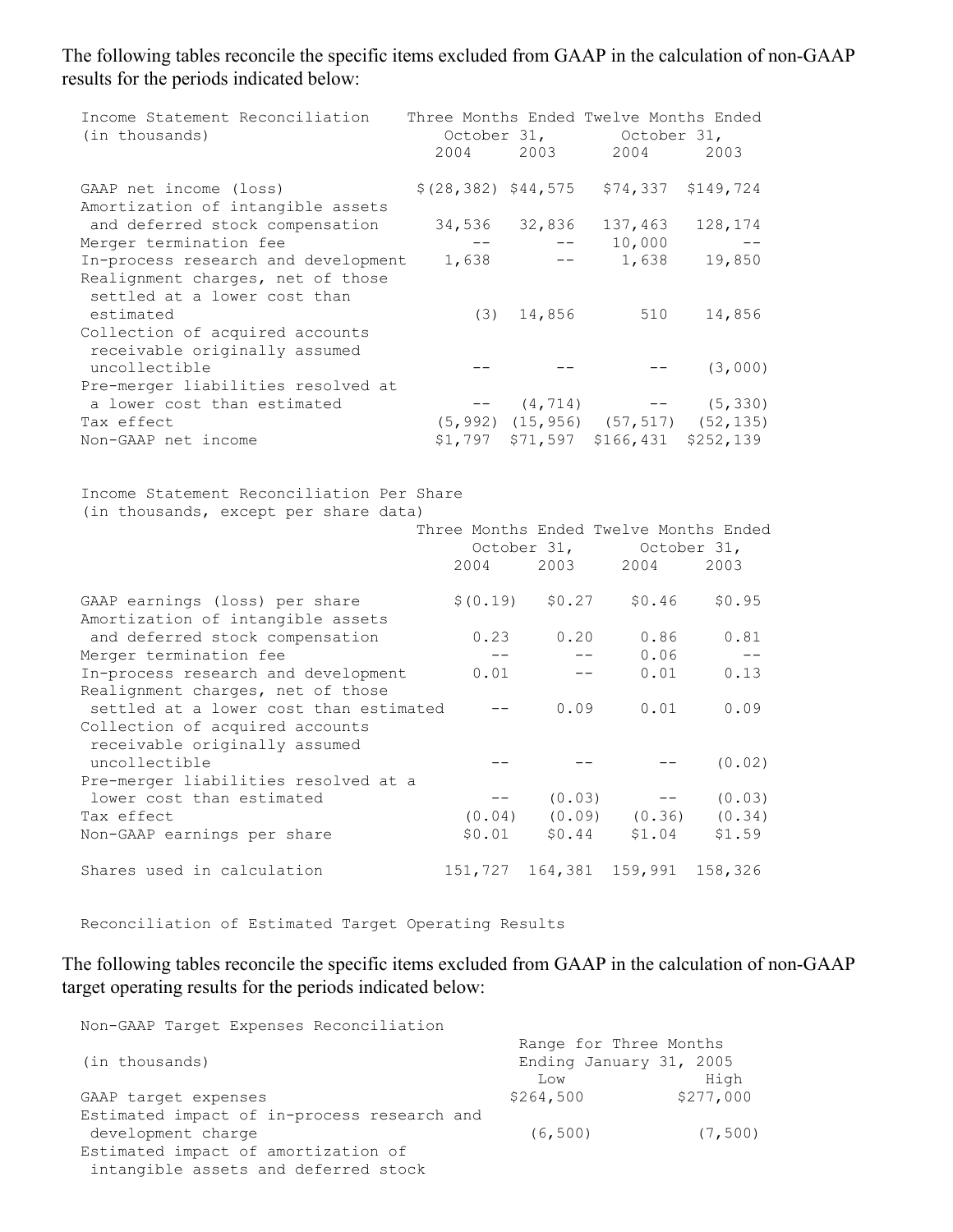| compensation             | (35,000)  | (36, 500) |
|--------------------------|-----------|-----------|
| Non-GAAP tarqet expenses | \$223,000 | \$233,000 |

| Information regarding Target Earnings Per Share                             |           |                         |
|-----------------------------------------------------------------------------|-----------|-------------------------|
|                                                                             |           | Range for Three Months  |
| (in thousands, except per share data)                                       |           | Ending January 31, 2005 |
|                                                                             | Low       | High                    |
| GAAP target loss per share                                                  | \$ (0.17) | \$ (0.12)               |
| Estimated impact of in-process research and                                 |           |                         |
| development charge, net of tax                                              | 0.03      | 0.03                    |
| Estimated impact of amortization of<br>intangible assets and deferred stock |           |                         |
| compensation per share, net of tax effect                                   | 0.17      | 0.16                    |
| Non-GAAP target earnings per share                                          | \$0.03    | \$0.07                  |
|                                                                             |           |                         |
| Shares used in calculation (midpoint                                        |           |                         |
| of target range)                                                            | 148,000   | 148,000                 |
|                                                                             |           |                         |
| Information regarding Target Earnings Per Share                             |           |                         |
|                                                                             |           | Range for Fiscal Year   |
| (in thousands, except per share data)                                       |           | Ending October 31, 2005 |
|                                                                             | Low       | High                    |
| GAAP target earnings per share                                              | $S--$     | \$0.11                  |
| Estimated impact of in-process research and                                 |           |                         |
| development charge, net of tax                                              | 0.03      | 0.03                    |
| Estimated impact of amortization of<br>intangible assets and deferred stock |           |                         |
| compensation per share, net of tax effect                                   | 0.19      | 0.18                    |
| Non-GAAP target earnings per share                                          | \$0.22    | \$0.32                  |
| Shares used in calculation (midpoint                                        |           |                         |
| of target range)                                                            | 148,000   | 148,000                 |
|                                                                             |           |                         |

Additional Financial Information Available on Synopsys Website

In connection with the issuance of this earnings release, Synopsys is making available to investors supplemental financial information, which can be found on Synopsys' website at http://www.synopsys.com/corporate/invest/finsupp/q404.pdf . Synopsys currently intends to provide this information on a quarterly basis.

#### Earnings Call Open to Investors

Synopsys will hold a conference call for financial analysts and investors today at 2:00 p.m., Pacific Time. A live webcast of the call will be available at Synopsys' corporate website at

<http://www.synopsys.com/corporate/invest/invest.html> . A recording of the call will be available by calling 1-888-428-4470 (612-332-0530 for international callers), access code 754504, beginning at 5:30 p.m. Pacific Time today. A webcast replay will also be available at

<http://www.synopsys.com/corporate/invest/invest.html> from approximately 5:30 p.m. Pacific Time today through the time of the announcement of Synopsys' results for the first quarter of fiscal 2005 in February 2005. In addition, Synopsys will post copies of the prepared remarks of Aart de Geus, Chairman and Chief Executive Officer, and Steve Shevick, Chief Financial Officer, on its website at <http://www.synopsys.com/corporate/invest/invest.html> following the call.

Effectiveness of Information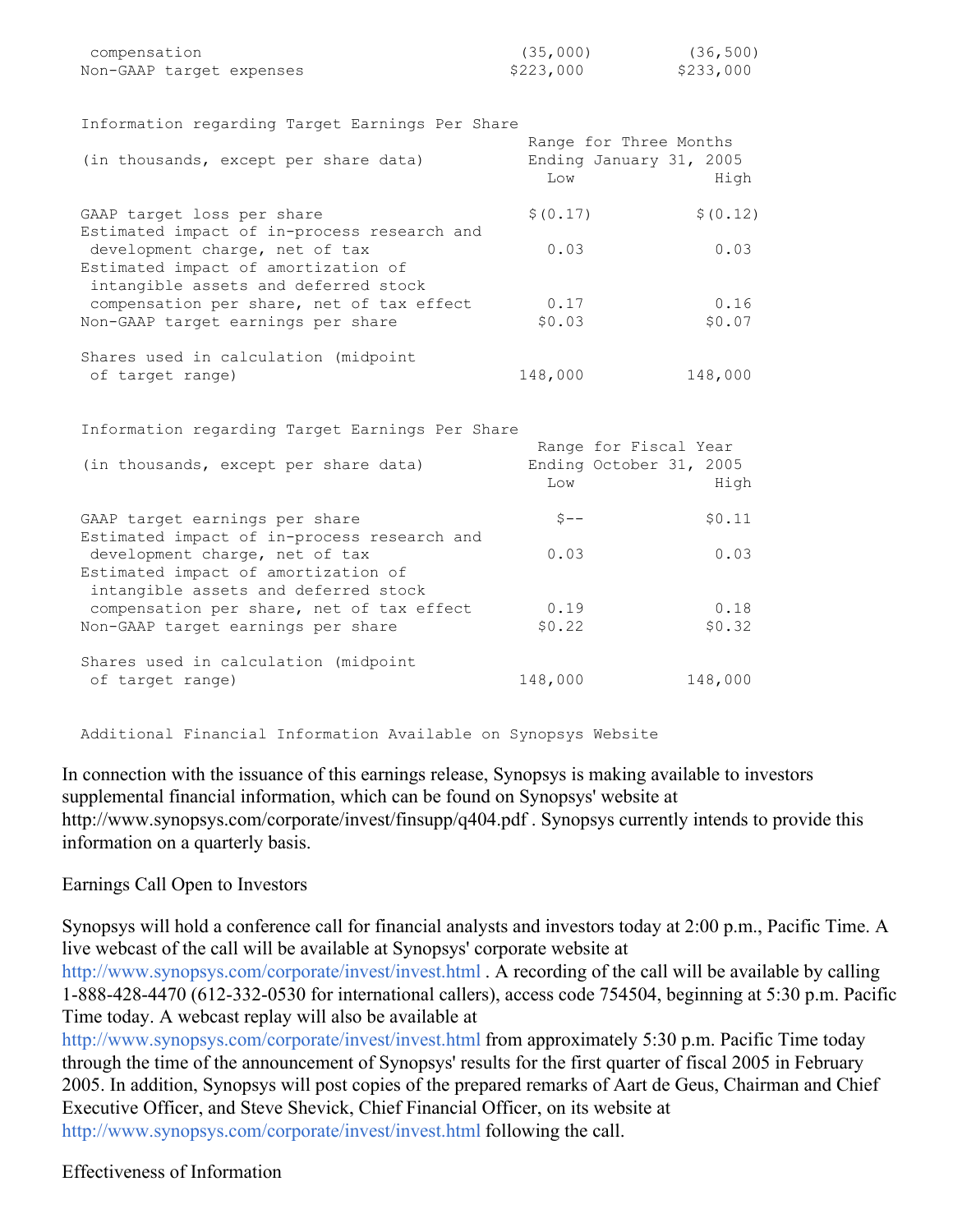The targets included in this release, the statements made during the earnings conference call and the information contained in the financial supplement represent Synopsys' expectations and beliefs as of the date of this release only. Although this release, copies of the prepared remarks of the Chief Executive Officer and Chief Financial Officer made during the call and the financial supplement will remain available on Synopsys' website through the date of the first quarter earnings call in February 2005, their continued availability through such date does not mean that Synopsys is reaffirming or confirming their continued validity. Synopsys does not currently intend to report on its progress during the first quarter of fiscal 2005 or comment to analysts or investors on, or otherwise update, the targets given in this earnings release until it releases such results in February 2005. Furthermore, Synopsys is under no obligation to (and expressly disclaims any such obligation to) update or alter any of the forward-looking statements made in this earnings release, the conference call or the financial supplement whether as a result of new information, future events or otherwise unless required by law.

## Availability of Final Financial Statements

Synopsys will include final financial statements for the full year fiscal 2004 with its Annual Report on Form 10-K to be filed in January 2005.

## About Synopsys

Synopsys, Inc. is a world leader in electronic design automation (EDA) software for semiconductor design. The company delivers technology-leading semiconductor design and verification platforms and IC manufacturing software products to the global electronics market, enabling the development and production of complex systems-on-chips (SoCs). Synopsys also provides intellectual property and design services to simplify the design process and accelerate time-to-market for its customers. Synopsys is headquartered in Mountain View, California and has offices in more than 60 locations throughout North America, Europe, Japan and Asia. Visit Synopsys online at <http://www.synopsys.com/> .

## Forward-Looking Statements

The statements made in this press release regarding projected or expected future events or financial results in the sections entitled "Fourth Quarter Business Environment," "Fiscal 2005 Financial Targets," and "GAAP Reconciliation - Reconciliation of Estimated Target Operating Results" are forward-looking statements within the meaning of the safe harbor provisions of Section 21E of the Securities Exchange Act of 1934. Actual results could differ materially from those described by these statements due to a number of uncertainties, including but not limited to the risk of:

- \* continued weakness or continued budgetary caution in the semiconductor or electronic systems industries;
- \* lower-than-expected research and development spending by semiconductor and electronic systems companies;
- \* lower-than-anticipated purchases or delays in purchases of software or consulting services by Synopsys' customers, including delays in the renewal, or non-renewal, of Synopsys' license arrangements with major customers;
- \* unexpected changes in the mix of time-based licenses and upfront licenses;
- \* lower-than-expected bookings of licenses on which revenue is recognized upfront;
- \* lower-than-anticipated new IC design starts;
- \* competition in the market for Synopsys' products and services;
- \* failure to continue to improve Synopsys' existing products;
- failure to successfully develop additional intellectual property blocks for Synopsys' IP business or to develop and integrate its design for manufacturing products;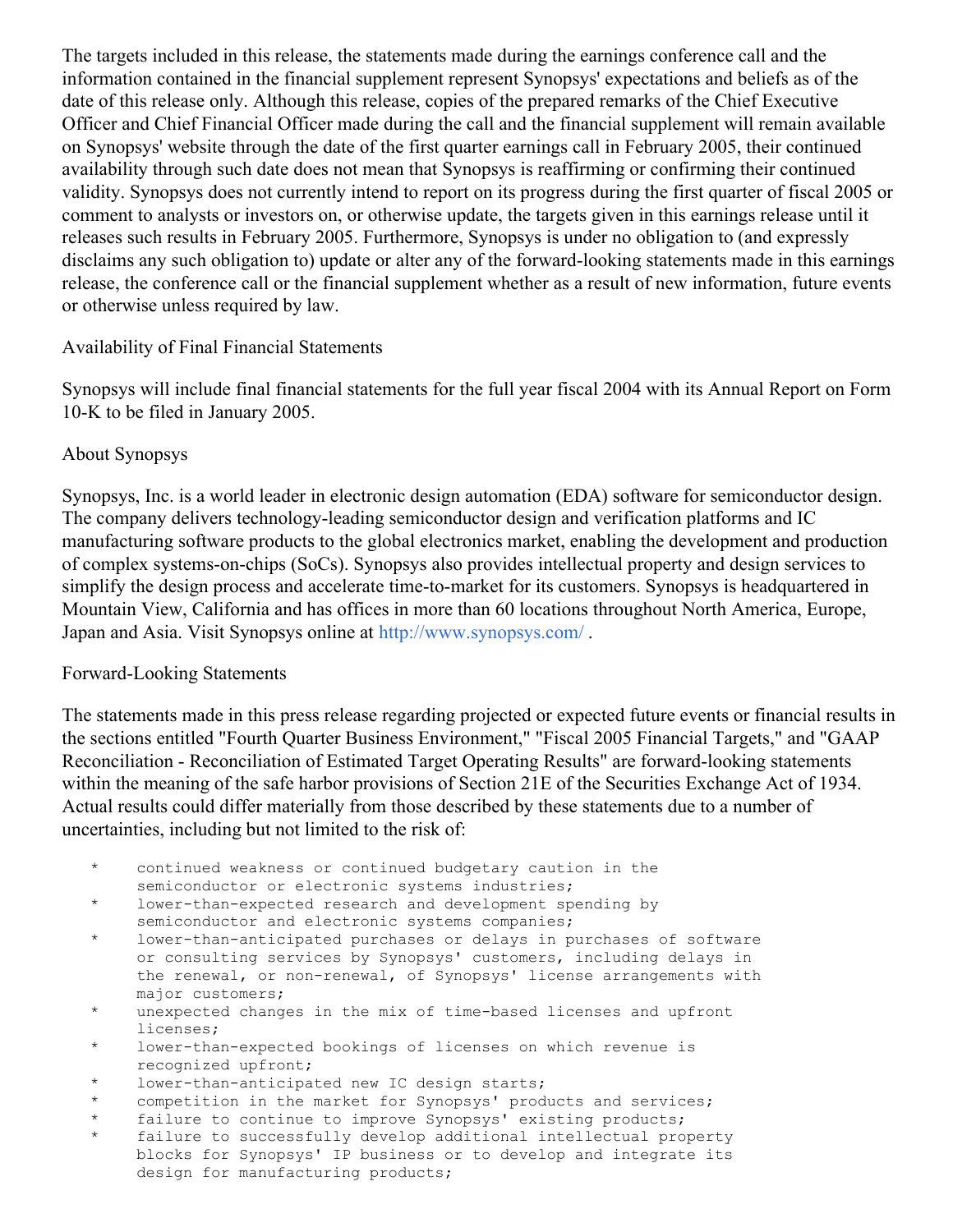- \* difficulties in the ongoing integration of the products and operations of acquired companies or assets into Synopsys' products and operations;
- \* adverse variations from currently projected customer payment terms; and
- \* continued downward pressure on maintenance orders, adversely affecting Synopsys' future level of service revenue.

In addition, Synopsys' actual expenses and earnings per share on a GAAP basis for the fiscal quarter ending January 31, 2005 and earnings per share on a GAAP basis for the full fiscal year 2005 could differ materially from the targets stated under "Fiscal 2005 Financial Targets" above for a number of reasons, including (i) completion of the purchase accounting for Synopsys' acquisition transactions completed in the first quarter of fiscal 2005; (ii) a determination by Synopsys that any portion of its intangible assets have become impaired, (iii) changes in deferred stock compensation expenses caused by employee terminations, and (iv) integration and other acquisition-related expenses, amortization of additional intangible assets and deferred stock compensation associated with future acquisitions, if any.

For further discussion of these and other factors that may cause results to differ from those projected in this release, readers are referred to the reports which Synopsys has filed with the Securities and Exchange Commission, and which are available at www.sec.gov, specifically the section contained in Part I, Item 2 of Synopsys' Quarterly Report on Form 10-Q for the third quarter of fiscal 2004 filed with the Commission on September 14, 2004 entitled "Factors That May Affect Future Results."

NOTE: Synopsys is a registered trademark of Synopsys, Inc. All other trademarks mentioned in this release are the intellectual property of their respective owners.

SYNOPSYS, INC. Unaudited Condensed Consolidated Statements of Income (1) (in thousands, except per share data) Three Months Ended October 31, 2004(2) GAAP Adjustments Non-GAAP Revenue: Upfront license \$18,301 -- \$18,301 Front license<br>
Time-based license 165,302<br>
Service 165,302<br>
Total revenue 230,555 Service 36,952 -- 46,952 Total revenue 230,555 -- 230,555 Cost of revenue: Upfront license 1,934 -- 1,934 Time-based license 20,016 -- 20,016 Service 18,716 -- 18,716 Amortization of intangible assets and deferred stock compensation  $26,055$  (26,055) --Total cost of revenue 66,721 (26,055) 40,666 Gross margin 163,834 26,055 189,889 Operating expenses: Research and development<br>
Sales and marketing<br>
General and administrative<br>
76,337 -- 76,337<br>
76,337 -- 76,337<br>
76,337 -- 76,337<br>
86,346<br>
25,742<br>
3 25,745 Research and development<br>
Sales and marketing<br>
General and administrative<br>
In-process research and development<br>  $\begin{array}{ccc}\n 36,346 & -- \\
 -5,742 & 3 \\
 \text{In-process research and development} & 1,638 \\
 \text{Momentum of interaction of the system.} & 1,638\n \end{array}$ General and administrative In-process research and development 1,638 (1,638) --Amortization of intangible assets and deferred stock compensation 8,481 (8,481) --Total operating expenses 198,544 (10,116) 188,428 Operating income (loss)<br>
Other income (expense), net  $(34,710)$   $36,171$   $1,461$ <br>  $1,143$  --  $1,143$ Other income (expense), net  $1,143$  --  $1,143$ Income (loss) before provision for income taxes (33,567) 36,171 2,604 Provision for income taxes (5,185) 5,992 807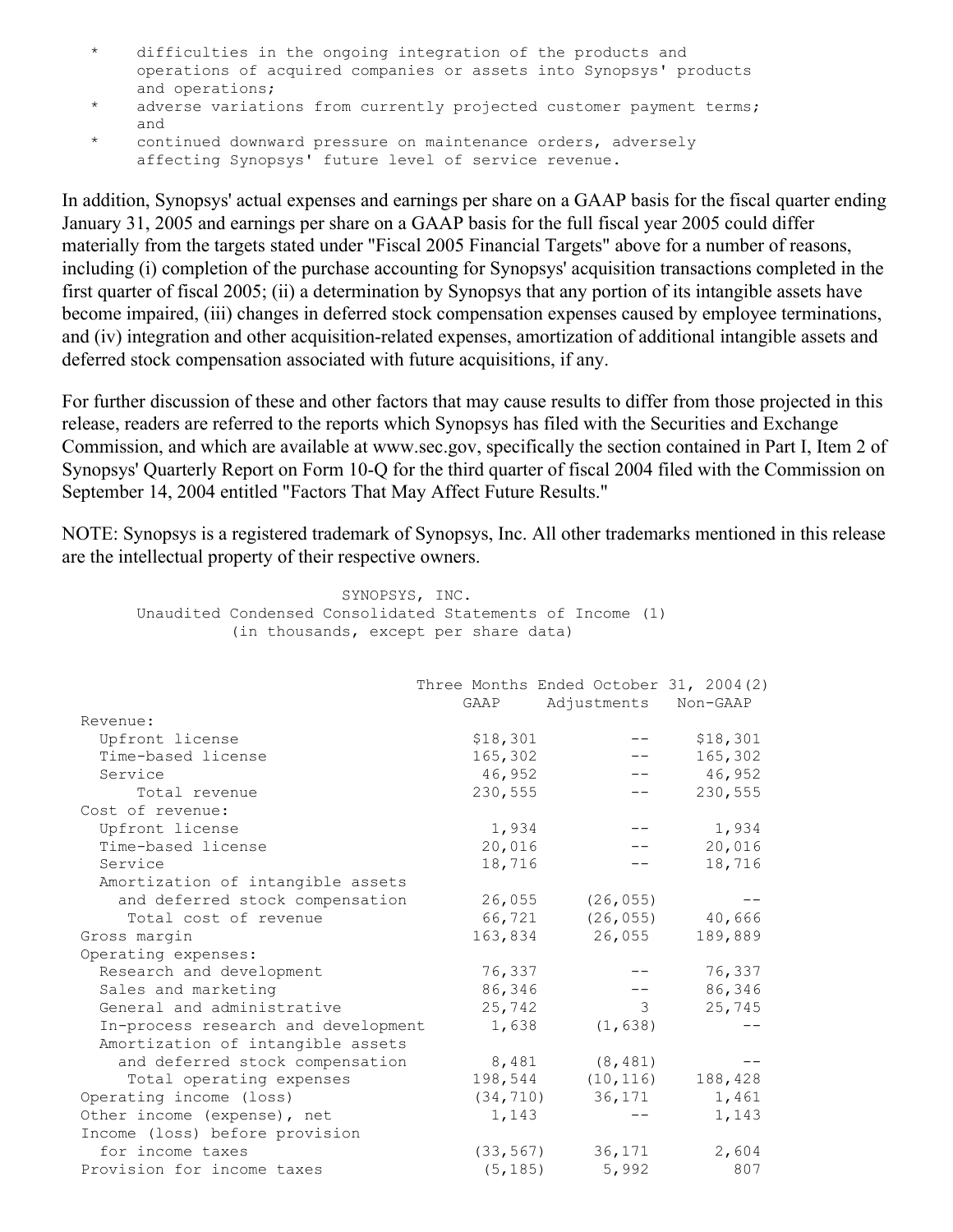| \$(28, 382) | \$30,179 | \$1,797 |
|-------------|----------|---------|
|             |          |         |
| \$ (0.19)   |          | \$0.01  |
| 151,124     |          | 151,124 |
|             |          |         |
| \$ (0.19)   |          | \$0.01  |
|             |          |         |
| 151,124     |          | 151,727 |
|             |          |         |

|                                     |          | Three Months Ended October 31, 2003(2) |          |
|-------------------------------------|----------|----------------------------------------|----------|
|                                     | GAAP     | Adjustments Non-GAAP                   |          |
| Revenue:                            |          |                                        |          |
| Upfront license                     | \$87,051 |                                        | \$87,051 |
| Time-based license                  | 167,859  |                                        | 167,859  |
| Service                             | 61,543   |                                        | 61,543   |
| Total revenue                       | 316,453  |                                        | 316,453  |
| Cost of revenue:                    |          |                                        |          |
| Upfront license                     | 4,816    |                                        | 4,816    |
| Time-based license                  | 13,465   |                                        | 13,465   |
| Service                             | 21,252   | (2, 620)                               | 18,632   |
| Amortization of intangible assets   |          |                                        |          |
| and deferred stock compensation     | 23,897   | (23, 897)                              |          |
| Total cost of revenue               | 63,430   | (26, 517)                              | 36,913   |
| Gross margin                        | 253,023  | 26,517                                 | 279,540  |
| Operating expenses:                 |          |                                        |          |
| Research and development            | 79,283   | (6, 172)                               | 73,111   |
| Sales and marketing                 | 80,295   | (4, 637)                               | 75,658   |
| General and administrative          | 23,467   | 3,287                                  | 26,754   |
| In-process research and development |          |                                        |          |
| Amortization of intangible assets   |          |                                        |          |
| and deferred stock compensation     | 8,939    | (8, 939)                               |          |
| Total operating expenses            | 191,984  | (16, 461)                              | 175,523  |
| Operating income (loss)             | 61,039   | 42,978                                 | 104,017  |
| Other income (expense), net         | 2,052    |                                        | 2,052    |
| Income (loss) before provision      |          |                                        |          |
| for income taxes                    | 63,091   | 42,978                                 | 106,069  |
| Provision for income taxes          | 18,516   | 15,956                                 | 34,472   |
| Net income (loss)                   | \$44,575 | \$27,022                               | \$71,597 |
| Basic earnings (loss) per share:    |          |                                        |          |
| Net income (loss) per share         | \$0.29   |                                        | \$0.46   |
| Weighted-average common shares      | 155,018  |                                        | 155,018  |
| Diluted earnings (loss) per share:  |          |                                        |          |
| Net income (loss) per share         | \$0.27   |                                        | \$0.44   |
| Weighted-average common shares      |          |                                        |          |
| and equivalents                     | 164,381  |                                        | 164,381  |

(1) Synopsys' fiscal year and fourth quarter end on the Saturday nearest to October 31. For presentation purposes, the unaudited condensed consolidated financial statements refer to a calendar month end.

(2) All common share and per share data for all periods presented are adjusted to reflect the Company's stock split completed on September 23, 2003.

SYNOPSYS, INC. Unaudited Condensed Consolidated Statements of Income (1) (in thousands, except per share data)

> Twelve Months Ended October 31, 2004(2) GAAP Adjustments Non-GAAP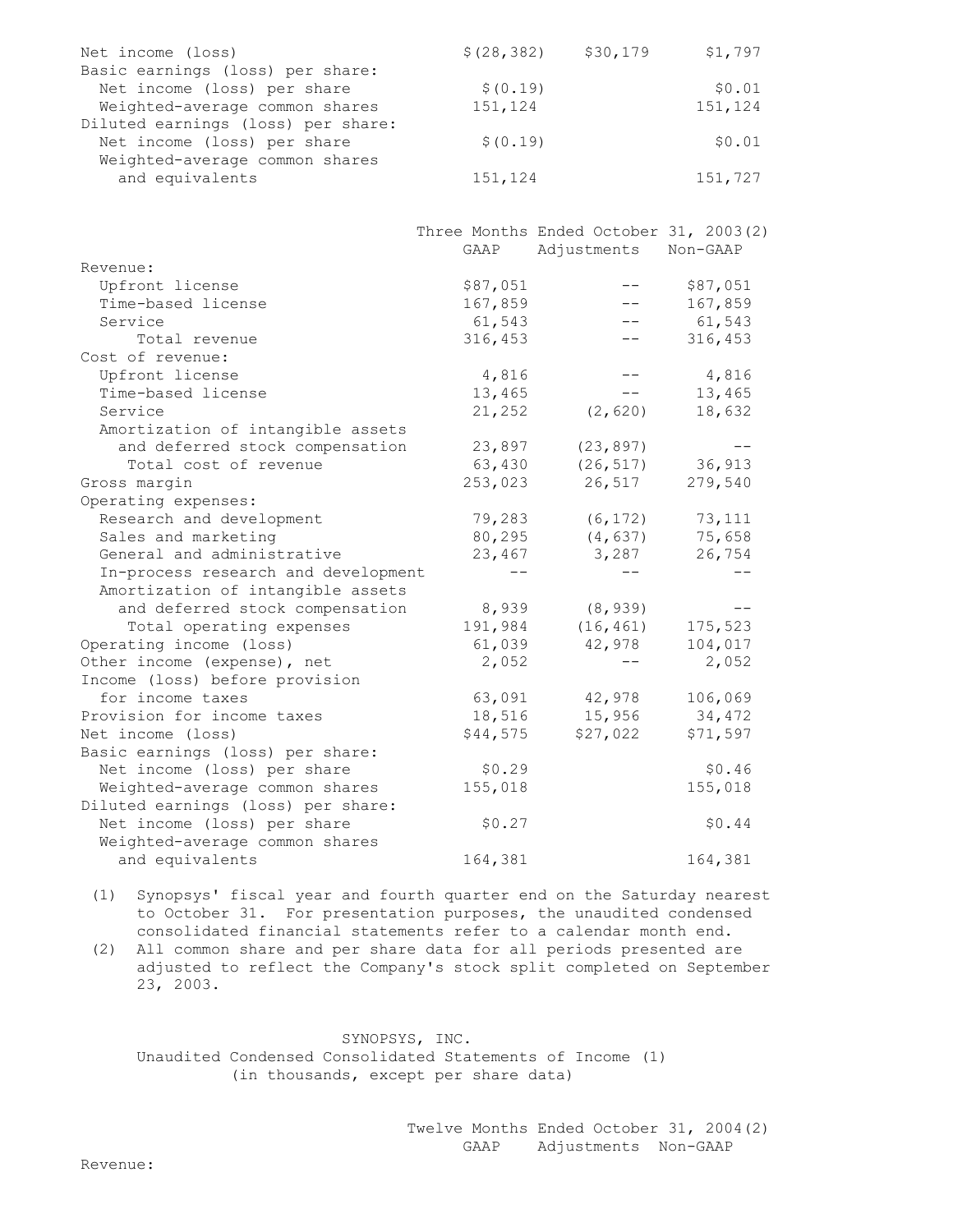| Upfront license                     | \$215,955                               | ——                   | \$215,955 |  |
|-------------------------------------|-----------------------------------------|----------------------|-----------|--|
| Time-based license                  | 663,244                                 |                      | 663,244   |  |
| Service                             | 212,905                                 |                      | 212,905   |  |
| Total revenue                       | 1,092,104                               | $- -$                | 1,092,104 |  |
| Cost of revenue:                    |                                         |                      |           |  |
| Upfront license                     | 19,407                                  | 197                  | 19,604    |  |
| Time-based license                  | 51,321                                  | $-\,-$               | 51,321    |  |
| Service                             | 83,759                                  | 111                  | 83,870    |  |
| Amortization of intangible assets   |                                         |                      |           |  |
| and deferred stock compensation     | 102,572                                 | (102, 572)           |           |  |
| Total cost of revenue               |                                         | (102, 264)           | 154,795   |  |
|                                     | 257,059                                 |                      |           |  |
| Gross margin                        | 835,045                                 | 102,264              | 937,309   |  |
| Operating expenses:                 |                                         |                      |           |  |
| Research and development            | 285,281                                 | 754                  | 286,035   |  |
| Sales and marketing                 | 302,372                                 | 580                  | 302,952   |  |
| General and administrative          | 121,547                                 | (12, 152)            | 109,395   |  |
| In-process research and development | 1,638                                   | (1, 638)             |           |  |
| Amortization of intangible assets   |                                         |                      |           |  |
| and deferred stock compensation     | 34,891                                  | (34, 891)            |           |  |
| Total operating expenses            | 745,729                                 | (47, 347)            | 698,382   |  |
| Operating income                    | 89,316                                  | 149,611              | 238,927   |  |
| Other (expense) income, net         | 2,276                                   |                      | 2,276     |  |
| Income before provision for         |                                         |                      |           |  |
| income taxes                        | 91,592                                  | 149,611              | 241,203   |  |
| Provision for income taxes          | 17,255                                  | 57,517               | 74,772    |  |
| Net income                          | \$74,337                                | \$92,094             | \$166,431 |  |
| Basic earnings per share:           |                                         |                      |           |  |
| Net income per share                | \$0.48                                  |                      | \$1.08    |  |
| Weighted-average common shares      | 154,439                                 |                      | 154,439   |  |
| Diluted earnings per share:         |                                         |                      |           |  |
| Net income per share                |                                         |                      |           |  |
|                                     | \$0.46                                  |                      | \$1.04    |  |
|                                     |                                         |                      |           |  |
| Weighted-average common shares      |                                         |                      |           |  |
| and equivalents                     | 159,991                                 |                      | 159,991   |  |
|                                     |                                         |                      |           |  |
|                                     |                                         |                      |           |  |
|                                     | Twelve Months Ended October 31, 2003(2) |                      |           |  |
|                                     | GAAP                                    | Adjustments Non-GAAP |           |  |
| Revenue:                            |                                         |                      |           |  |
| Upfront license                     | \$298,280                               |                      | \$298,280 |  |
| Time-based license                  | 618,024                                 |                      | 618,024   |  |
| Service                             | 260,679                                 |                      | 260,679   |  |
| Total revenue                       | 1,176,983                               |                      | 1,176,983 |  |
| Cost of revenue:                    |                                         |                      |           |  |
| Upfront license                     | 15,950                                  |                      | 15,950    |  |
| Time-based license                  | 53,515                                  |                      | 53,515    |  |
| Service                             |                                         |                      |           |  |
|                                     | 77,996                                  | (2, 620)             | 75,376    |  |
| Amortization of intangible assets   |                                         |                      |           |  |
| and deferred stock compensation     | 92,856                                  | (92, 856)            |           |  |
| Total cost of revenue               | 240,317                                 | (95, 476)            | 144,841   |  |
| Gross margin                        | 936,666                                 | 95,476               | 1,032,142 |  |
| Operating expenses:                 |                                         |                      |           |  |
| Research and development            | 285,880                                 | (6, 172)             | 279,708   |  |
| Sales and marketing                 | 310,692                                 | (4, 637)             | 306,055   |  |
| General and administrative          | 90,021                                  | 6,287                | 96,308    |  |
| In-process research and development | 19,850                                  | (19, 850)            |           |  |
| Amortization of intangible assets   |                                         |                      |           |  |
| and deferred stock compensation     | 35,318                                  | (35, 318)            |           |  |
| Total operating expenses            | 741,761                                 | (59, 690)            | 682,071   |  |
| Operating income                    | 194,905                                 | 155,166              | 350,071   |  |
| Other (expense) income, net         | 24,084                                  | (616)                | 23,468    |  |
| Income before provision for         |                                         |                      |           |  |
| income taxes                        | 218,989<br>69,265                       | 154,550              | 373,539   |  |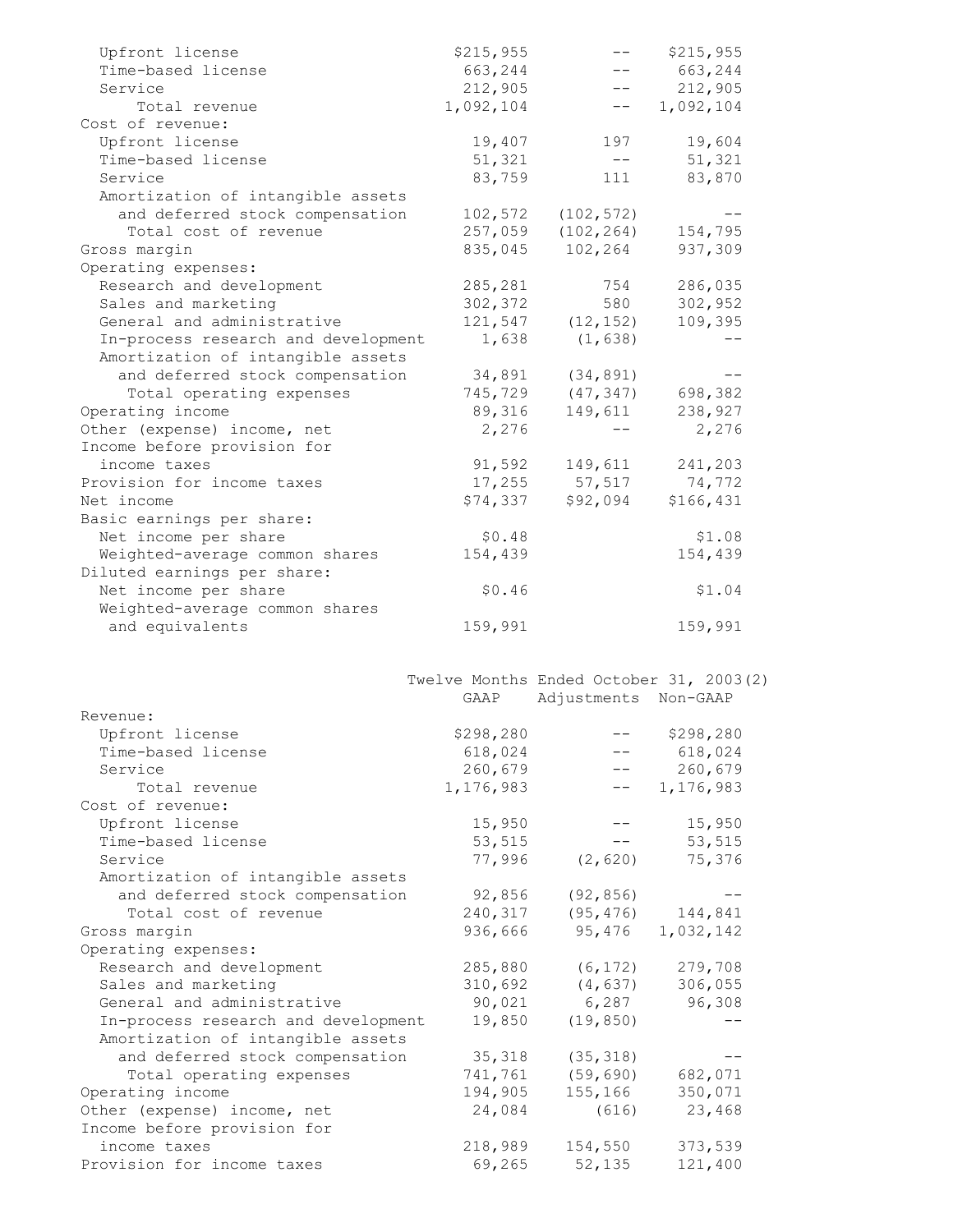| Net income                     |         | $$149,724$ $$102,415$ | \$252,139 |
|--------------------------------|---------|-----------------------|-----------|
| Basic earnings per share:      |         |                       |           |
| Net income per share           | \$0.99  |                       | \$1.67    |
| Weighted-average common shares | 151,251 |                       | 151,251   |
| Diluted earnings per share:    |         |                       |           |
| Net income per share           | \$0.95  |                       | \$1.59    |
| Weighted-average common shares |         |                       |           |
| and equivalents                | 158,326 |                       | 158,326   |

(1) Synopsys' fiscal year and fourth quarter end on the Saturday nearest to October 31. For presentation purposes, the unaudited condensed consolidated financial statements refer to a calendar month end.

(2) All common share and per share data for all periods presented are adjusted to reflect the Company's stock split completed on September 23, 2003.

> SYNOPSYS, INC. Unaudited Condensed Consolidated Balance Sheets (1) (in thousands)

|                                             | October 31, | October 31, |
|---------------------------------------------|-------------|-------------|
|                                             | 2004        | 2003        |
| ASSETS:                                     |             |             |
| Current assets:                             |             |             |
| Cash and cash equivalents                   | \$330,798   | \$524,308   |
| Short-term investments                      | 248,231     | 174,049     |
| Total cash, cash equivalents and            |             |             |
| short-term investments                      | 579,029     | 698,357     |
| Accounts receivable, net of allowances of   |             |             |
| \$7,113 and \$8,295, respectively           | 132,258     | 200,998     |
| Deferred income taxes                       | 125,601     | 248,425     |
| Income taxes receivable                     | 46,583      | 72,124      |
| Prepaid expenses and other current assets   | 29,562      | 19,302      |
| Total current assets                        | 913,033     | 1,239,206   |
| Property and equipment, net                 | 178,155     | 184,313     |
| Long-term investments                       | 12,831      | 8,595       |
| Goodwill                                    | 593,706     | 550,732     |
| Intangible assets, net                      | 198,069     | 285,583     |
| Other assets                                | 196,393     | 38,924      |
| Total assets                                | \$2,092,187 | \$2,307,353 |
| LIABILITIES AND STOCKHOLDERS' EQUITY:       |             |             |
| Current liabilities:                        |             |             |
| Accounts payable and accrued liabilities    | \$184,146   | \$204,226   |
| Accrued income taxes                        | 188,096     | 201,855     |
| Deferred revenue                            | 368,913     | 398,878     |
| Total current liabilities                   | 741,155     | 804,959     |
| Deferred compensation and other liabilities | 51,794      | 47,390      |
| Long-term deferred revenue                  | 34,189      | 21,594      |
| Stockholders' equity (2):                   |             |             |
| Common stock, \$0.01 par value; 400,000     |             |             |
| shares authorized; 147,370 and 155,837      |             |             |
| shares outstanding, respectively            | 1,474       | 1,560       |
| Additional paid-in capital                  | 1,240,568   | 1,198,421   |
| Retained earnings                           | 202,146     | 251,979     |
| Treasury stock, at cost; 9,759 and 662      |             |             |
| shares, respectively                        | (175, 762)  | (20, 733)   |
| Deferred stock compensation                 | (2, 732)    | (7, 170)    |
| Accumulated other comprehensive income      | (645)       | 9,353       |
| Total stockholders' equity                  | 1,265,049   | 1,433,410   |
| Total liabilities and                       |             |             |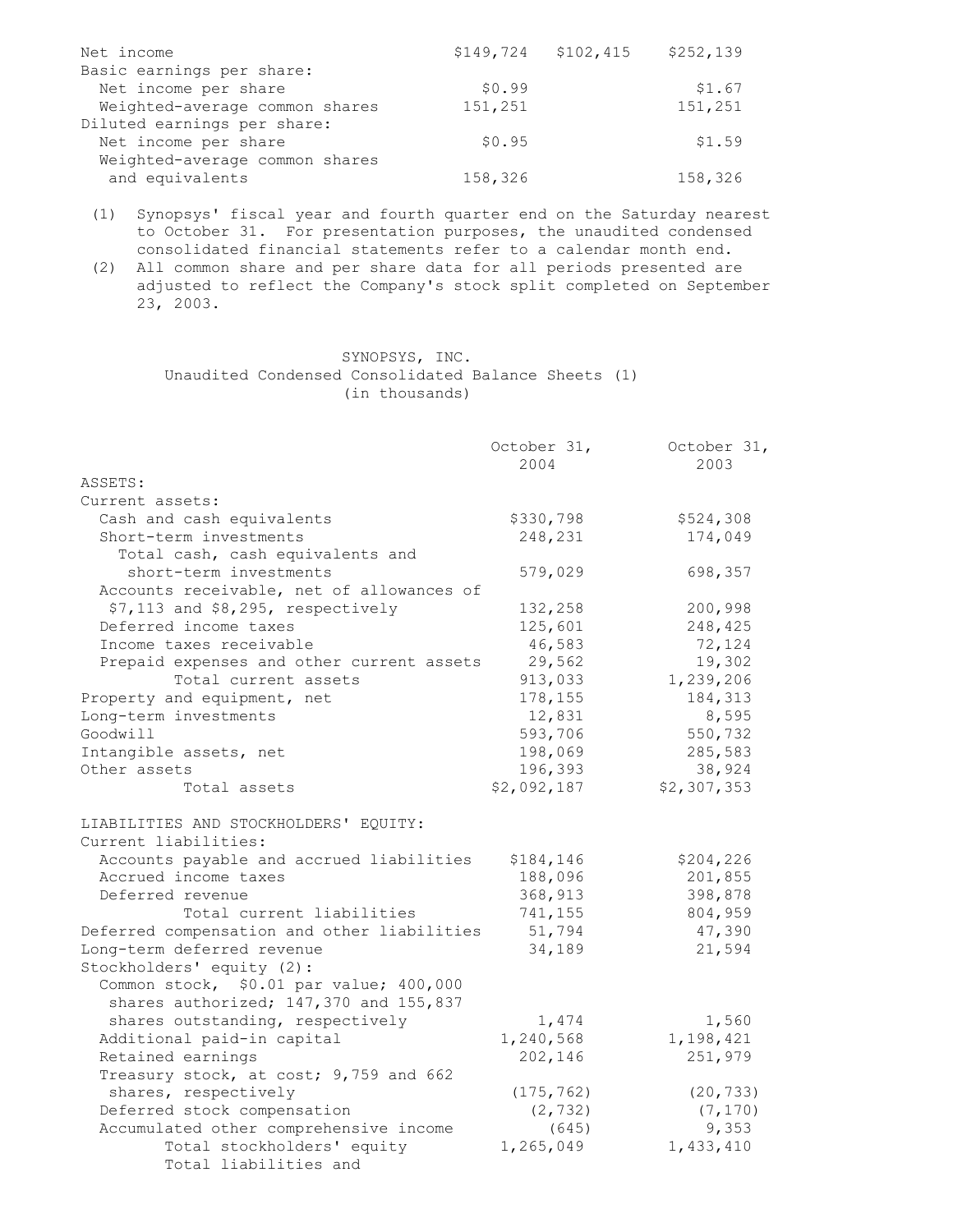stockholders' equity \$2,092,187 \$2,307,353

- (1) Synopsys' fiscal year and fourth quarter end on the Saturday nearest to October 31. For presentation purposes, the unaudited condensed consolidated financial statements refer to a calendar month end.
- (2) All common share data for all periods presented are adjusted to reflect the Company's stock split completed on September 23, 2003.

#### SYNOPSYS, INC. Unaudited Condensed Consolidated Statements of Cash Flows (1) (in thousands)

|                                       |                         | Three Months Ended      | Twelve Months Ended                                    |           |
|---------------------------------------|-------------------------|-------------------------|--------------------------------------------------------|-----------|
|                                       | October 31,             |                         | October 31,                                            |           |
|                                       | 2004                    | 2003                    | 2004                                                   | 2003      |
| CASH FLOWS FROM OPERATING ACTIVITIES: |                         |                         |                                                        |           |
| Net income (loss)                     | $$(28, 382)$ $$44, 575$ |                         | \$74,337                                               | \$149,724 |
| Adjustments to reconcile net          |                         |                         |                                                        |           |
| income (loss) to net cash             |                         |                         |                                                        |           |
| provided by operating activities:     |                         |                         |                                                        |           |
| Amortization and depreciation         |                         | 48, 244 46, 337         | 192,774                                                | 184,110   |
| Deferred taxes                        |                         | $(50, 855)$ $(30, 503)$ | (50, 855)                                              | (30, 503) |
| In-process research and               |                         |                         |                                                        |           |
| development                           | 1,638                   | $ -$                    | 1,638                                                  | 19,850    |
| Write-down of long-term assets        | 1,757                   | 583                     | 3,658                                                  | 4,525     |
| Tax benefit associated with           |                         |                         |                                                        |           |
| stock options                         | 30,532                  | 61,802                  | 30,532                                                 | 65,028    |
| Deferred rent                         |                         | 165                     |                                                        | 1,725     |
| Provision for doubtful accounts       |                         |                         |                                                        |           |
| and sales returns                     | (927)                   |                         | (927)                                                  | (1, 577)  |
| Net change in unrecognized gains      |                         |                         |                                                        |           |
| and losses on foreign exchange        |                         |                         |                                                        |           |
| contracts                             |                         | $(2, 877)$ 2,467        | (14, 019)                                              | 18,107    |
| Loss (gain) on sale of short-         |                         |                         |                                                        |           |
| and long-term investments             | 34                      | (1, 798)                | (833)                                                  | (22, 366) |
| Net changes in operating assets       |                         |                         |                                                        |           |
| and liabilities:                      |                         |                         |                                                        |           |
| Accounts receivable                   | 12,377                  | 804                     | 70,511                                                 | 7,183     |
| Income taxes receivable               | 2,746                   | (2, 038)                | 25,541                                                 |           |
| Prepaid expenses and other            |                         |                         |                                                        |           |
| current assets                        | 519                     | 73,680                  | (10, 260)                                              | 66,289    |
| Other assets                          | 2,131                   | (27, 590)               | (11, 318)                                              | (9, 055)  |
| Accounts payable and accrued          |                         |                         |                                                        |           |
| liabilities                           | 22,136                  | 23,048                  | (26, 906)                                              | (31, 840) |
| Accrued income taxes                  | 5,457                   | (46, 666)               | (13, 829)                                              | (44, 510) |
| Deferred revenue                      | (11, 624)               | (28, 274)               | (17, 721)                                              | 5,226     |
| Deferred compensation                 | 661                     | 1,626                   | 11,714 9,618                                           |           |
| Net cash provided by operating        |                         |                         |                                                        |           |
| activities                            | 33,567                  | 118,218                 | 264,037                                                | 391,534   |
| CASH FLOWS FROM INVESTING ACTIVITIES: |                         |                         |                                                        |           |
| Proceeds from sales and               |                         |                         |                                                        |           |
| maturities of short-term              |                         |                         |                                                        |           |
| investments                           |                         | 196,657 73,999          | 992,300                                                | 253,828   |
| Purchases of short-term               |                         |                         |                                                        |           |
| investments                           |                         |                         | $(244, 779)$ $(106, 287)$ $(1, 066, 434)$ $(325, 386)$ |           |
| Proceeds from sale of long-term       |                         |                         |                                                        |           |
| investments                           |                         | 2,945                   | 412                                                    | 34,951    |
| Purchases of long-term                |                         |                         |                                                        |           |
| investments                           | (195)                   | (413)                   | (6, 339)                                               | (1, 213)  |
| Purchases of property and             |                         |                         |                                                        |           |
| equipment, net                        | (9, 932)                | (16, 605)               | (45,005)                                               | (50, 148) |